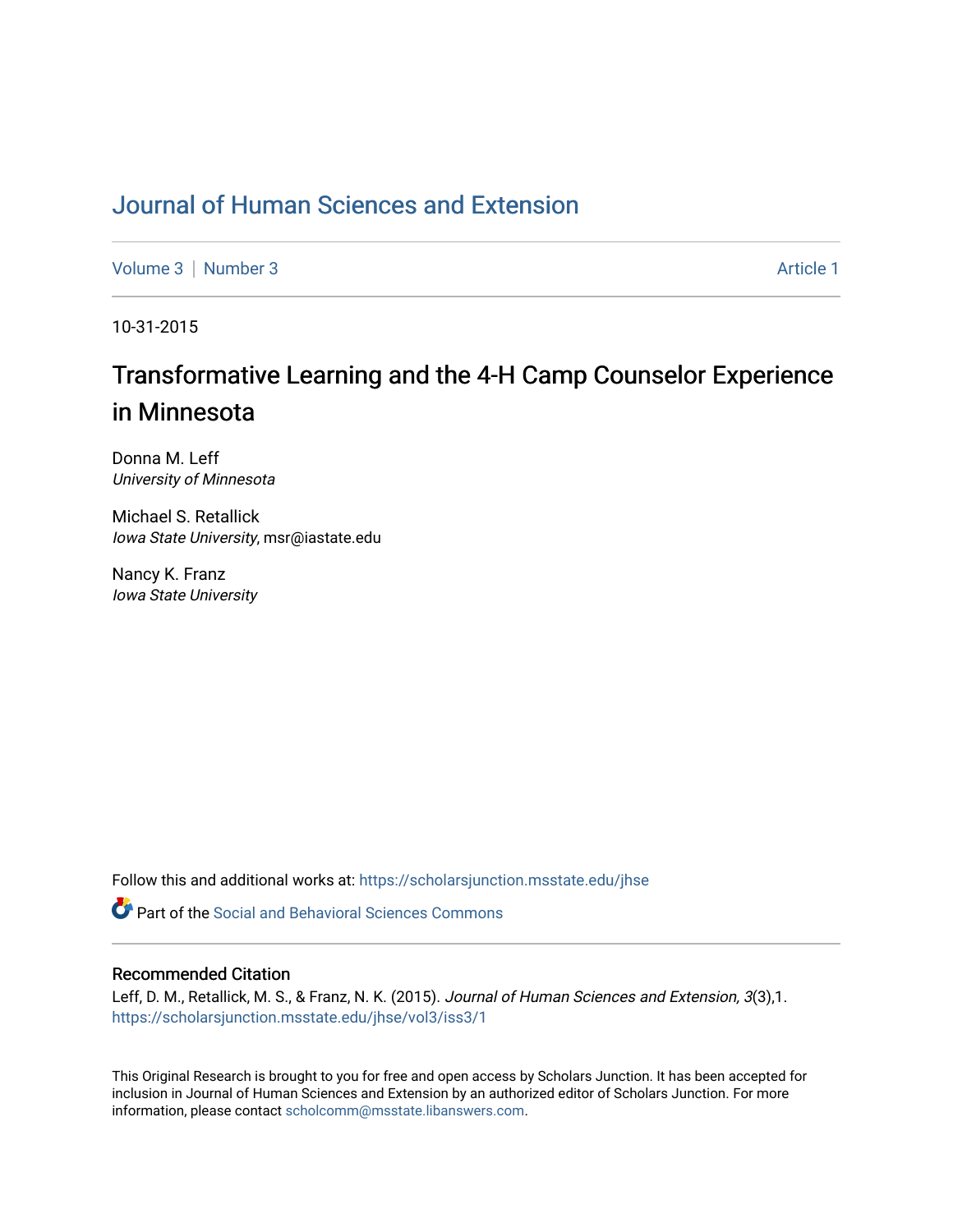**Donna M. Leff**

*University of Minnesota* 

**Michael S. Retallick Nancy K. Franz** *Iowa State University* 

*While many studies about the 4-H camping experience focus on youth who are campers, few studies examine the outcomes of the experience for counselors. This study examines the extent to which 4-H camp results in transformative learning for 4-H members who serve as camp counselors, examines the perceived changes that occur within counselors, and describes the factors and characteristics of camp that result in personal transformation. The population for this study was 2012 Minnesota 4-H camp counselors. Using the Transformative Learning and the Camp Experience Staff Member Survey, the results indicated that camp counselors experienced transformative learning. Major personal changes involved developing skills for working with children and exposure to new people, activities, and experiences. Factors leading to personal transformation included the opportunity to be role models and positively impact children, opportunities for leadership and challenge, and camp traditions. This study provides support for strong and intentional camp counseling experiences that can positively impact the individual, 4-H campers, and later, the communities in which these camp counselors reside.*

*Keywords:* 4-H, camp, camp counselors, positive youth development, transformative learning

## **Introduction**

Camping within 4-H has a long history and has been recognized as an important element of the 4-H experience. Like many other states, camping is a popular and important component of the Minnesota 4-H program. It is designed not only to provide a positive experience for the campers, but it also serves as a personal development opportunity for the teenage camp counselors. According to the Minnesota 4-H Camp Counselor Handbook, "The 4-H Camping program develops leadership and responsibility skills for teen counselors, while providing a safe

Direct correspondence to Michael S. Retallick at msr@iastate.edu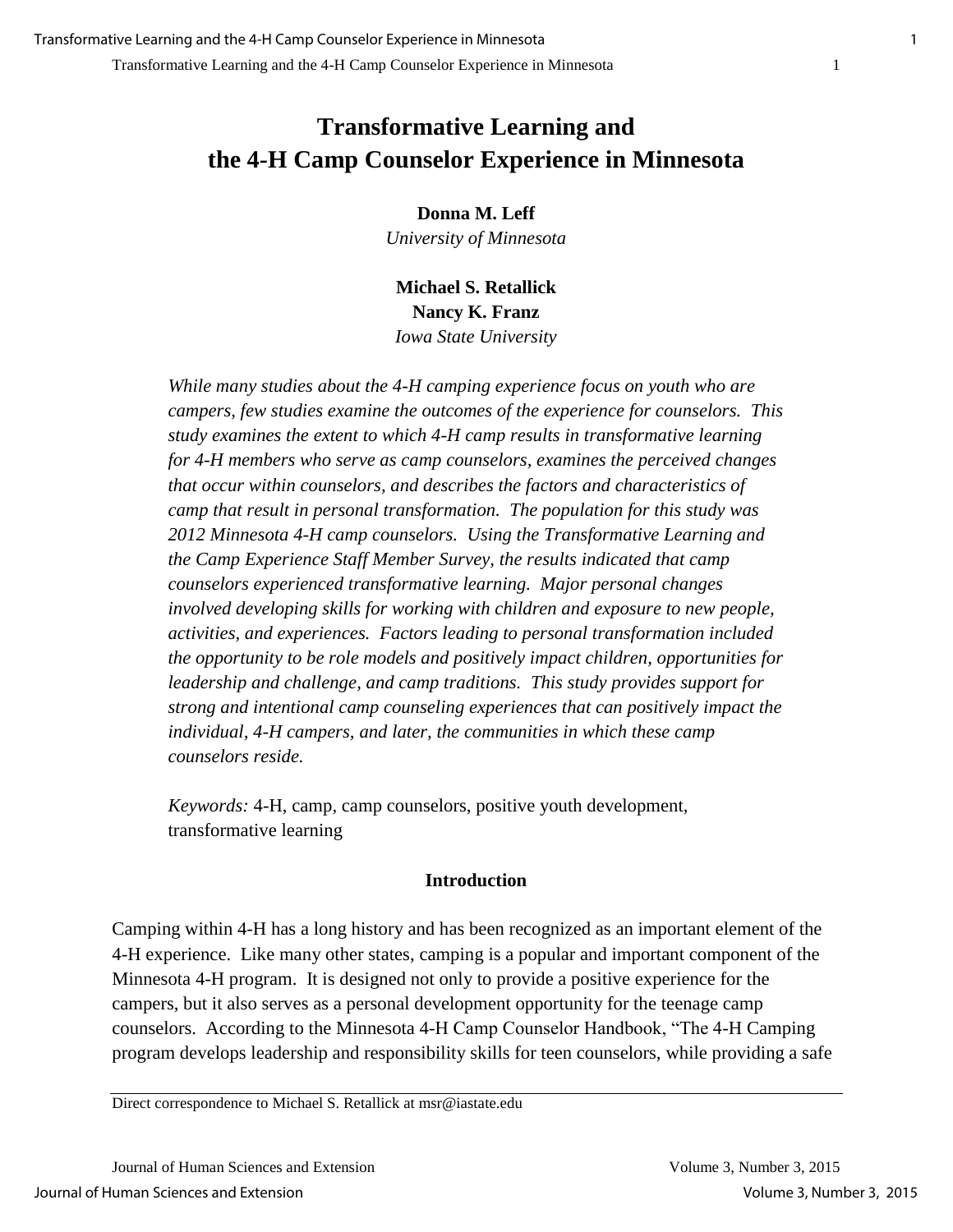and fun opportunity for the campers through activities, which allow them to gain knowledge and develop social skills while meeting new friends" (Cavett, 2003, p. 2).

The Minnesota 4-H camping program strives to develop leadership and responsibility skills for teen counselors. Camp counselors provide leadership to all aspects of the camp program, which includes identifying the needs of campers, finding the resources for planning camp, and implementing all camp activities. Camp counselors in Minnesota enhance their life skill development through participation in training and residential camp (Meyer, 2013). One of the benefits of the 4-H camping experience for camp counselors, according to the Minnesota 4-H Camp Counselor Handbook, is for participants to acquire skills that will be valuable to them throughout their life (Cavett, 2003).

Such a focus aligns with the American Camp Association (ACA) emphasis on youth development outcomes in every phase of the camp experience (ACA, 2005), including the development of the camp counselor. Not only does research suggest that serving as a 4-H camp counselor is a positive experience for youth (Carter & Kotrlik, 2008), it also suggests that it can be a transformational experience where young adults experience deep personal change and development (Garst, Franz, Baughman, Smith, & Peters, 2009).

In recent years, federal, state, and local budget constraints have challenged Minnesota 4-H leaders to document the impact of the organization's programs in an effort to cull those elements that are not high impact. These constraints make it increasingly important for 4-H staff to demonstrate the positive effects of programming and identify those programs that are responsive to youth needs. As a result, there was a need to examine the impact of the camp counseling experience upon the transformation of camp counselors in Minnesota.

## **Purpose and Research Questions**

The study sought to examine the extent to which counselors attribute personal transformational change to the camp counselor experience and to identify camp characteristics that caused the deep personal change. The objectives that guided this research study were to:

- 1. Determine the extent to which camp counseling caused deep personal change;
- 2. Identify the camp conditions that promoted or influenced personal transformation; and
- 3. Determine which characteristics of camp were important for personal transformation.

## **Review of Literature**

Positive youth development involves looking at youth as necessary assets to society, not as problems (Eccles & Gootman, 2002; Lerner, Almerigi, Theokas, & Lerner, 2005). Not only do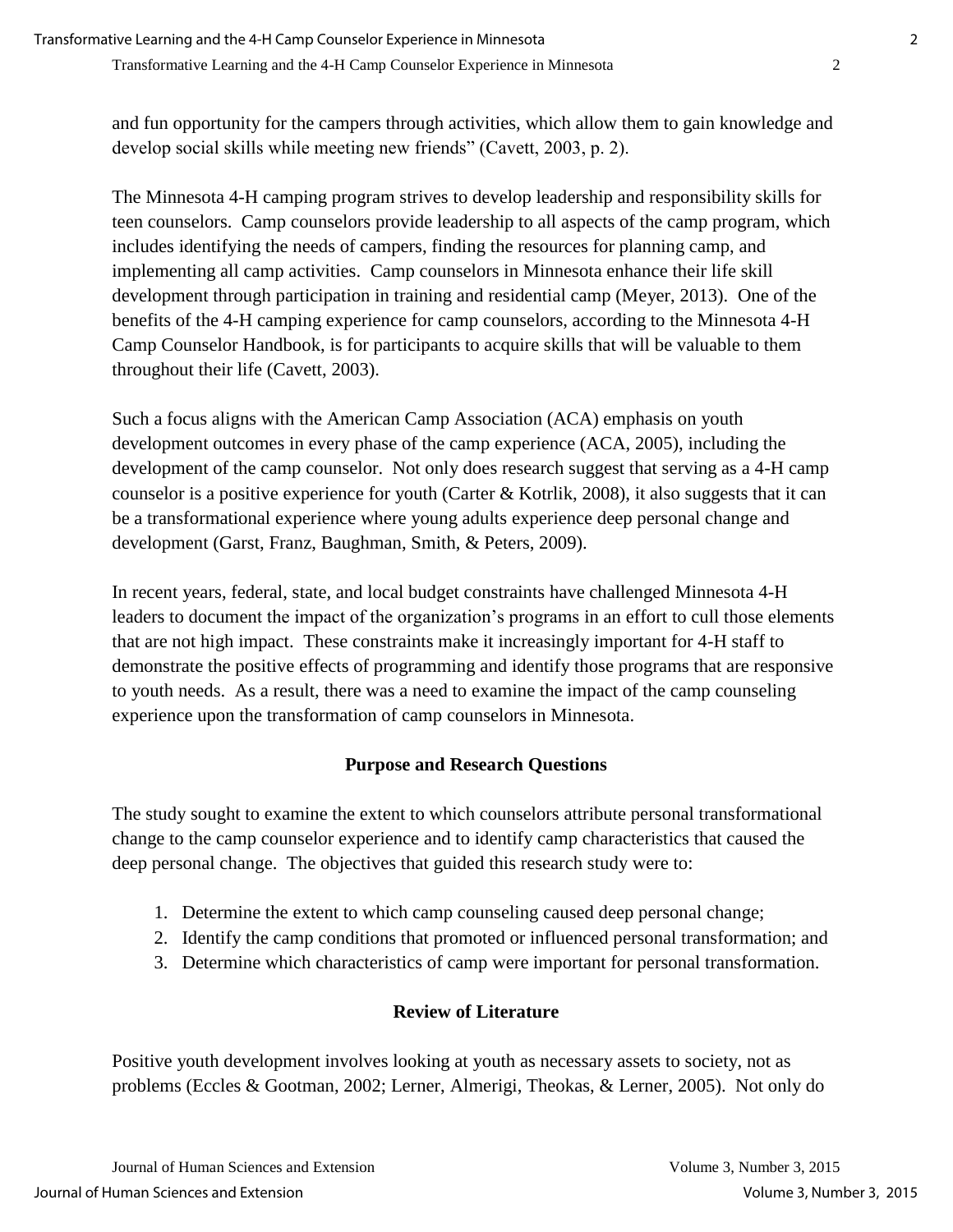youth need to progress academically, they should also experience changes to progress emotionally, physically, socially, and civically. Organized camp and recreational programs, family, community, and other organizations also contribute to positive youth development (Witt & Caldwell, 2005).

There is a strong interest among youth development researchers and practitioners about how youth occupy their time. Youth who take part in structured activities experience more positive outcomes academically, mentally, emotionally, and socially than those youth who participate in unstructured activities (Bartko & Eccles, 2003; Mahoney, Larson, Eccles, & Lord, 2005). There is a clear link between contributing positively to society and taking part in structured activities (Hansen, Larson, & Dworkin, 2003; Mahoney et al., 2005). Structured activities favor the growth of initiative because they require focus and effort, while also being internally satisfying and voluntary (Larson, 2000).

The features of a program, which can be aligned with a quality youth development model, are directly tied to youth development outcomes. A number of necessary components must be included in a program for positive youth development outcomes to occur (Eccles & Gootman, 2002). Some of those elements include opportunities to belong and make a difference; the chance for skill-building to occur; physical and psychological safety; the integration of family, school, and community efforts; supportive relationships; a developmental framework; commitment to evaluation; appropriate structure; and positive social norms (Eccles & Gootman, 2002). Research also indicates the high value of an open and welcoming environment for youth programs (Roth & Brooks-Gunn, 2003). It is important for youth to feel involved and at ease to have a positive experience when they take part in programs.

The 4-H program is a widely-recognized component of the Cooperative Extension Service and is known to have positive youth development as its focus. 4-H is a leadership and educational program open to school-aged youth throughout the United States. Camping has played an instrumental role in 4-H historically. The camping movement in 4-H is popular for several reasons. Two of the most commonly listed reasons are the informality of the experience and the relationships that are cultivated at camp. Camp also gives youth the chance to work outside of their community clubs to build leadership skills and address motivation, relationship building, and team building with a new set of peers (Van Horn, Flanagan, & Thomson, 1998).

4-H camp provides a unique experience for youth campers and counselors, enabling both to undergo personal growth, especially the higher the degree of breadth, duration, and intensity. The goal of all 4-H programs is to aid in the expansion of the life skills of participants (Hendricks, 1996). Camp provides this opportunity in a community-oriented, organic environment with numerous chances to practice and grow independence, self-esteem, knowledge, responsibility, teamwork, and self-efficacy (Garst & Bruce, 2003).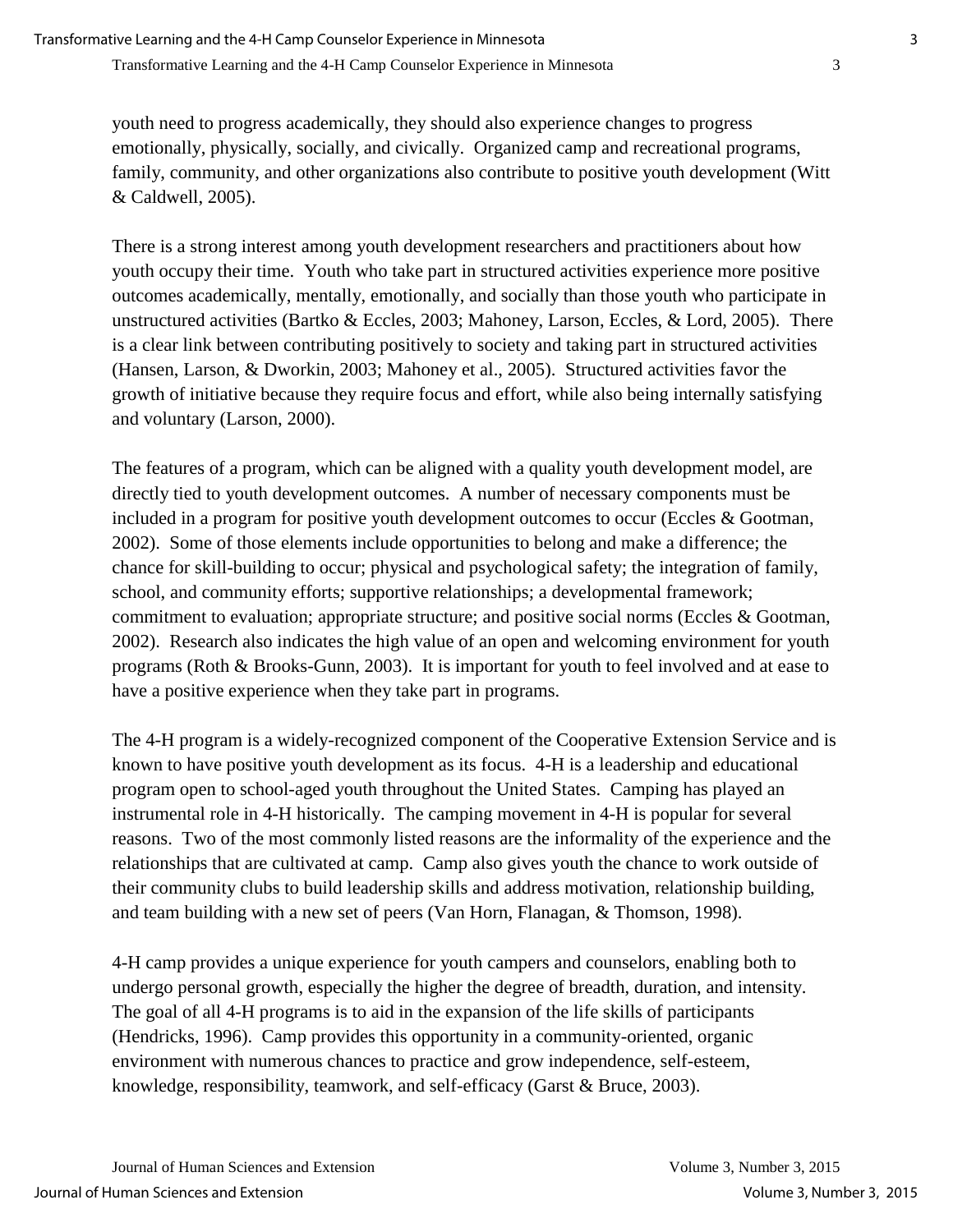As an important tenet of the 4-H experience, camp is often the focus of research. Galloway, Bourdeau, Arnold, and Nott (2013) describe a dichotomy of research related to 4-H camping – camper outcomes or the training and impact of camp counselors. While most research has focused on camper outcomes, recently, camp counseling research has garnered more attention from researchers (Ferrari & McNeely, 2007). In fact, Ferrari and McNeeley (2007) offer a conceptual framework of the 4-H camp counseling experience that describes it in terms of its intensity, duration, and breadth and suggests that as each increases, participants gain more from the experience. In addition, there are differences between new and returning camp counselors when it comes to knowledge and skill development (Powell, Bixler, & Switzer, 2003).

Camp counseling provides a rich context for positive youth development and workforce preparation including various interesting and challenging activities as well as a balance of structure, responsibility, and ownership (Ferrari & McNeely, 2007). Informal and formal learning occurs as a camp counselor (Powell et al., 2003) and begins at training. According to Galloway et al. (2013), a comprehensive staff training program focused on camper outcomes that intentionally identifies and provides training pertaining to desired staff skills and behaviors is important to achieving camper outcomes.

Staff continually gain skills through practice and additional training throughout the course of camp (Galloway et al., 2013). Time spent practicing skills at camp is a primary factor in changing leadership skills for counselors (Duda, 2009) and is important because, as Ferrari and Risch (2013) espouse, teen counselors understand the consequences – positive and negative – of acting responsibly. However, what they know does not always translate into practice.

Researchers have identified and measured many outcomes associated with the benefits of camp counseling, including growth in communication, problem solving, self-responsibility, coping with stress, teamwork, leadership, and citizenship (Brandt & Arnold, 2006; Forsythe, Matysik, & Nelson, 2004; Garst & Johnson, 2005). Ohio 4-H camp counselor alumni also listed improved planning and organizing, decision making, and interpersonal skills as significant outcomes of the camp counseling experience (Digby & Ferrari, 2007).

Camp has a special place in the 4-H environment, and unlike many other 4-H activities, the camp atmosphere has little competition (Digby & Ferrari, 2007), allowing the focus to be placed on personal skill development. Counselors in a Wisconsin 4-H camp study said camp was unique because it allowed counselors to develop a stronger understanding of working with children, the chance to practice responsibility, and an opportunity to be a role model (Forsythe et al., 2004).

Slowly emerging from the camp research is an understanding of "structural and programmatic factors that result in intentional short, medium, and even long-term outcomes" (Garst et al., 2009, p. 13). Among these factors is deeper personal change – called transformative learning.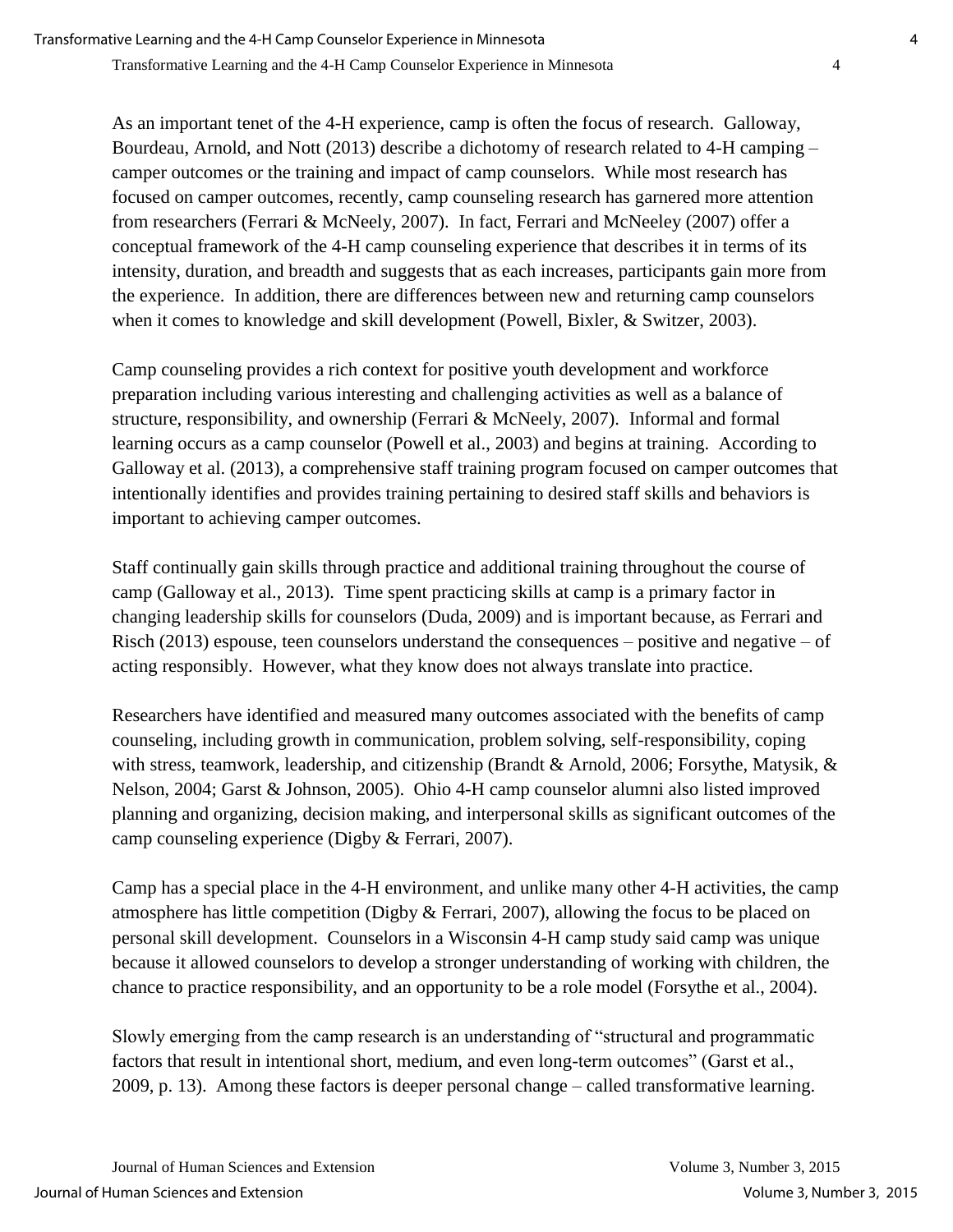Transformative learning is the "process by which previously uncritically assimilated assumptions, beliefs, values, and perspectives are questioned and thereby become more open, permeable, and better justified" (Cranton, 2006, p. vi). It takes place when teams, individuals, or other entities develop behaviors and perspectives vastly different from their previous behaviors and perspectives (Mezirow, 2000). Transformational education recognizes the importance of building the capacity of individuals to engage in problem solving or taking actions with the "creative implementation of a purpose" (Mezirow, 1991, p. 12). A desired outcome of transformative learning is helping individuals become more self-determined (Mezirow, 2000). In other words, the ultimate goal of transformative learning is for learners to examine their current perspectives and practices and then to provide an opportunity to change those behaviors and perspectives through education (Taylor, 1997).

Transformative learning is believed to happen when individuals are unable to understand their current situations as viewed from the lens of their old beliefs and assumptions. As they acquire knowledge, individuals look for new ways to organize their thoughts and beliefs that make their new conditions and situations understandable. Because a disjunction occurs between experience and constructs, "living systems adapt by transforming themselves, and learning occurs" (O'Sullivan, 2002, p. 3).

The process of transformative learning occurs in three steps. In the first step, learners acutely realize how and why their assumptions have come to limit the way they perceive, understand, and feel about their world (Taylor, 1997). A modification of belief systems happens during the second step; during this time, learners alter their current expectations to adopt a perspective that is more unifying, refined, and inclusive. Behavioral adaptation that represents their renewed perspective happens in the third and final step.

According to the Minnesota 4-H Camp Counselor Handbook, "The 4-H Camping program develops leadership and responsibility skills for teen counselors, while providing a safe and fun opportunity for the campers through activities, which allows them to gain knowledge and develop social skills while meeting new friends" (Cavett, 2003, p. 2). Although studies to determine the effect of the camp counseling experience upon the life skills development of camp counselors have been conducted, fewer studies have been done about transformative learning among 4-H camp counselors, and no studies about either topic have been found that are specific to Minnesota.

## **Methods**

To assess the extent to which the 4-H camp counseling experience elicited transformative learning among counselors, a descriptive survey research design was used. The "Transformative Learning and the Camp Experience Staff Member Survey" instrument that was originally used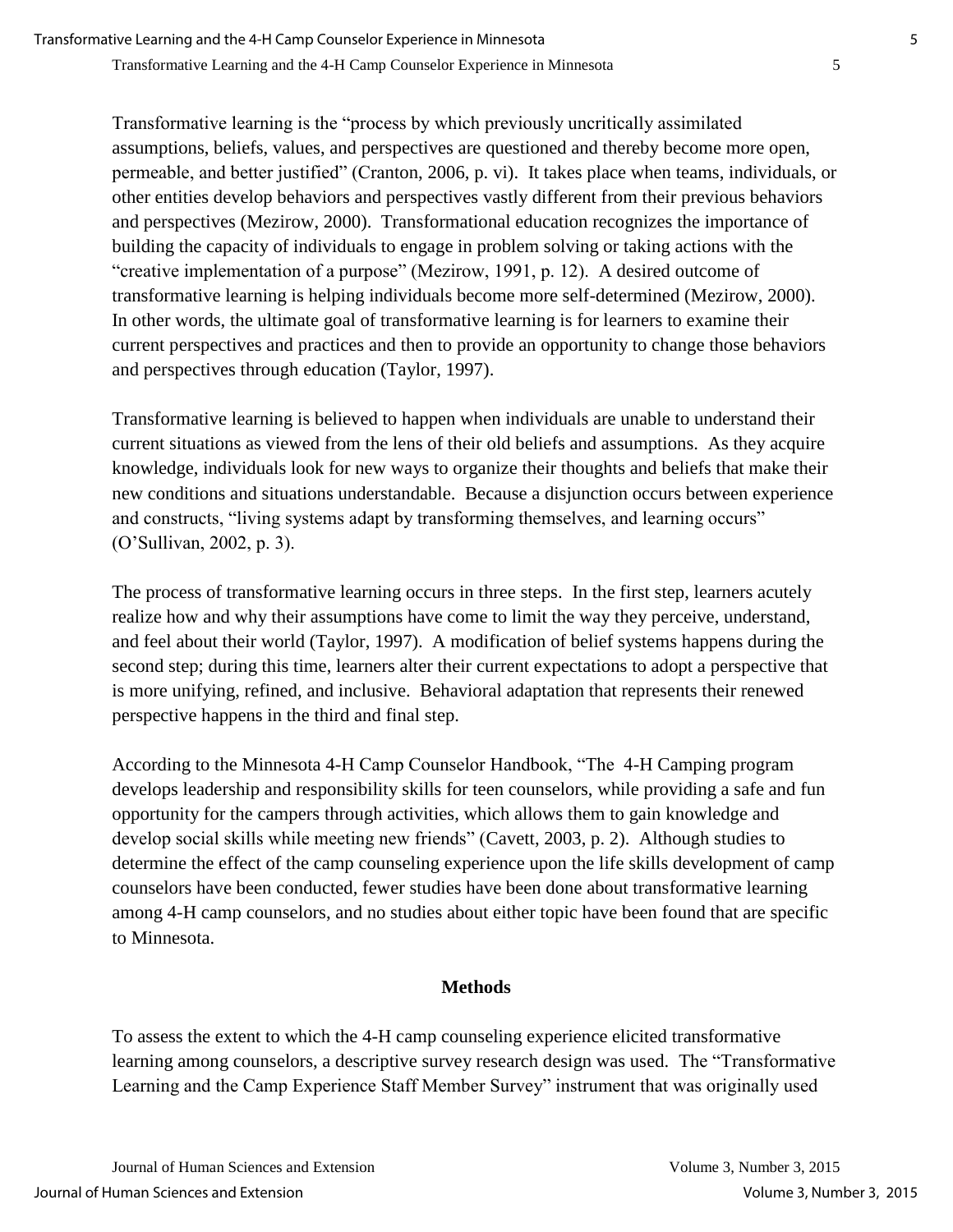by Garst et al. (2009) to assess the camp counselor experience was adopted and modified to fit the Minnesota camp setting. Slight changes were made to the instrument to address the differences in the duration of the camp experience and the length of camp counselor service. In addition, the instrument was further refined for online data collection using Qualtrics.

The instrument was organized to measure three constructs and collect demographic information. Prior to the first construct, an open-ended introductory question about the 4-H camp counselor's favorite experience was asked to prompt participants to begin thinking about their camp counseling experience. The first construct consisted of 39 statements and focused on personal change that resulted from camp involvement. The second construct centered on the conditions that promoted transformative (deep) change in camp staff and consisted of 34 statements. The final construct consisted of 18 statements focused on camp characteristics important for change to occur. A five-point summated scale  $(1 = strongly \, disagree, 2 = disagree, 3 = neutral, 4 =$ *agree*, 5 = *strongly agree*) was used to measure the constructs. Because the instrument was used and validated by Garst et al. (2009), no further validity or piloting measures were completed.

The target population was camp counselors at 4-H youth camps in the state of Minnesota. The population consisted of high school and college students who served as camp counselors during the summer of 2012. The duration of service for 4-H camp counselors in Minnesota is one week or less. A census was conducted because of the small population size. Each counselor identified for this study was at least 14 years of age, was a current or former 4-H member, and had served as a 4-H camp counselor in Minnesota for at least one year. The total accessible population for this study was 75 camp counselors. IRB approval was obtained to conduct the study.

The recommendations of Ary, Jacobs, and Sorensen (2010) and Dillman, Smyth, and Christian (2008) guided the data collection process, which consisted of four electronic contacts. The first email introduced the study, asked for consent, and provided a link to the survey instrument. The second and third emails served as reminders, and the final contact was a thank-you to those who responded and a final request to participate to those who had not responded. A total of 37 participants responded, resulting in a 49% response rate. Of those who responded, 31 participants (including five respondents who were contacted by phone to address nonresponse error) completed the entire survey for a usable response rate of 41%.

Nonresponse error was addressed by interviewing a sample of nonrespondents. According to Ary et al. (2010), statistics garnered from nonrespondents can be compared to respondents to determine whether or not there are major differences between the two groups. Five people who did not respond to the web-based survey were telephoned and asked if they would respond by either the web or telephone. Each respondent was willing to answer the survey questions over the telephone. Data from these five respondents were used as late-response data. There were no significant differences between the initial respondents and telephone respondents, indicating no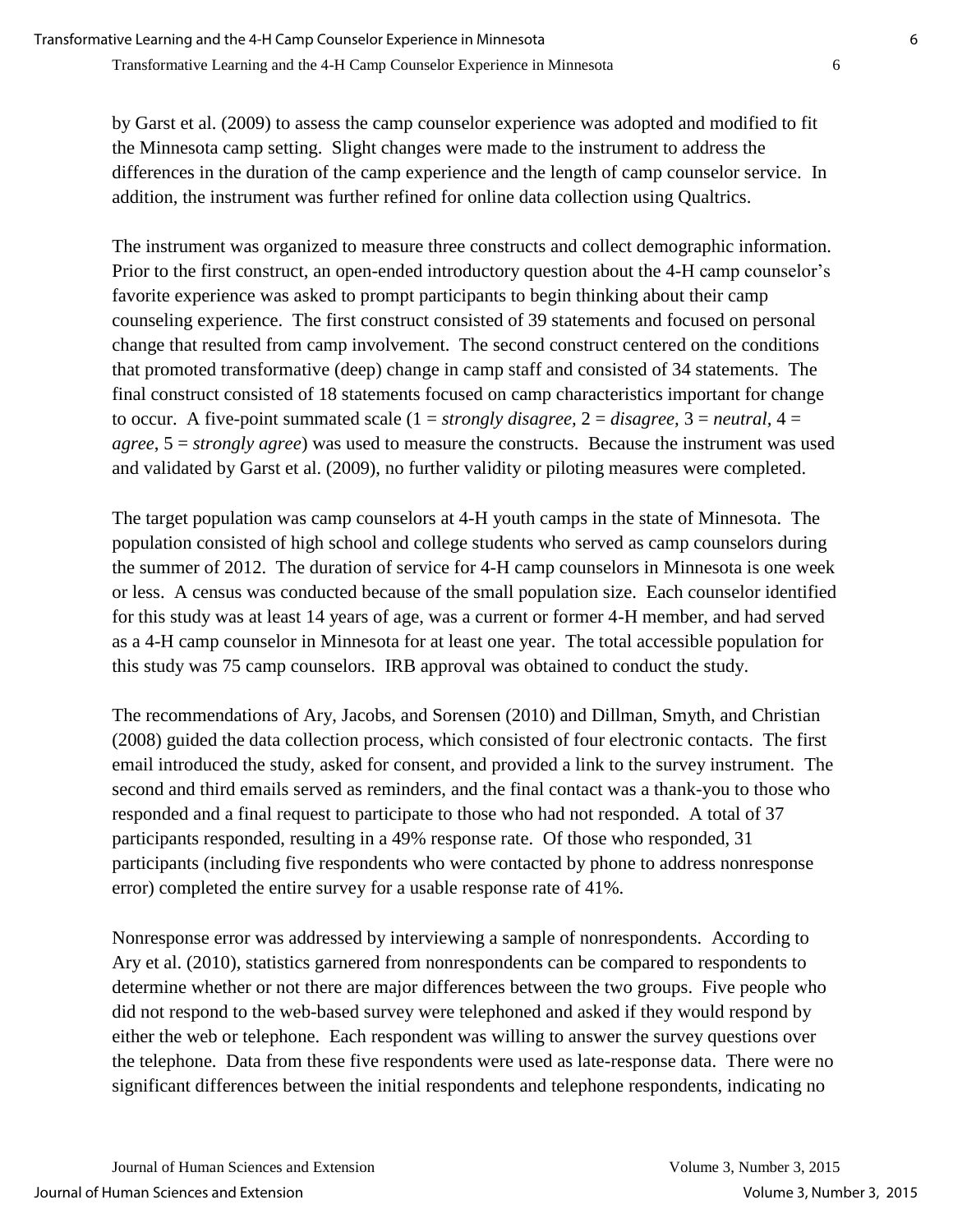significant differences between respondents and nonrespondents. Therefore, their data were included in the analysis.

Descriptive statistics were used to address all three objectives. Characteristics of 4-H camp counselors were measured in terms of age, number of years as a counselor, gender, ethnicity, years of camp experience (in any role), and camp location. Percentages and frequencies by category were calculated. Means and standard deviations were calculated for age, number of summers as a counselor, and years of camp experience in any role. Because of the number of items in the first two constructs, only the most and least agreed upon statements were reported.

#### **Findings**

## **Demographics**

Of the 31 respondents who completed the survey in its entirety, 20 (65%) identified themselves as female, and 10 (32%) identified themselves as male. One person who responded to the rest of the demographic questions did not respond to the question about gender. Most of the respondents were 18 years of age or older  $(n = 22)$ . The average age of participants in the study was 17.9 years of age. The average age for males was 18 years of age, and the average age for females was 17.9 years of age. In terms of ethnicity, participants in the study were a very homogenous group and were similar to the population being studied. Thirty participants (96%) identified themselves as white. One participant self-identified as black or African American.

Participants in the study had a wide array of experience as camp counselors (Table 1). Six respondents (19%) were first-year counselors, and 25 participants (81%) had been camp counselors before. The average counselor who participated in the study had 2.8 years of experience as a camp counselor.

| Camp Counselor $(n = 31)$ |    |               |   |    |  |  |  |
|---------------------------|----|---------------|---|----|--|--|--|
| <b>Years</b>              | n  | $\frac{a}{2}$ | n | %  |  |  |  |
| One Year                  | 6  | 19            |   |    |  |  |  |
| Multiple years            | 25 | 81            |   |    |  |  |  |
| Two years                 |    |               | 6 | 24 |  |  |  |
| Three years               |    |               |   | 36 |  |  |  |
| Four years                |    |               | 5 | 20 |  |  |  |
| Five years                |    |               | 5 |    |  |  |  |

*Table 1. Respondents' Years of Experience as* 

Counselors were asked to describe their favorite part of camp as a counselor (Table 2). Over half of the counselors reported that working with campers was their most favorite part of camp.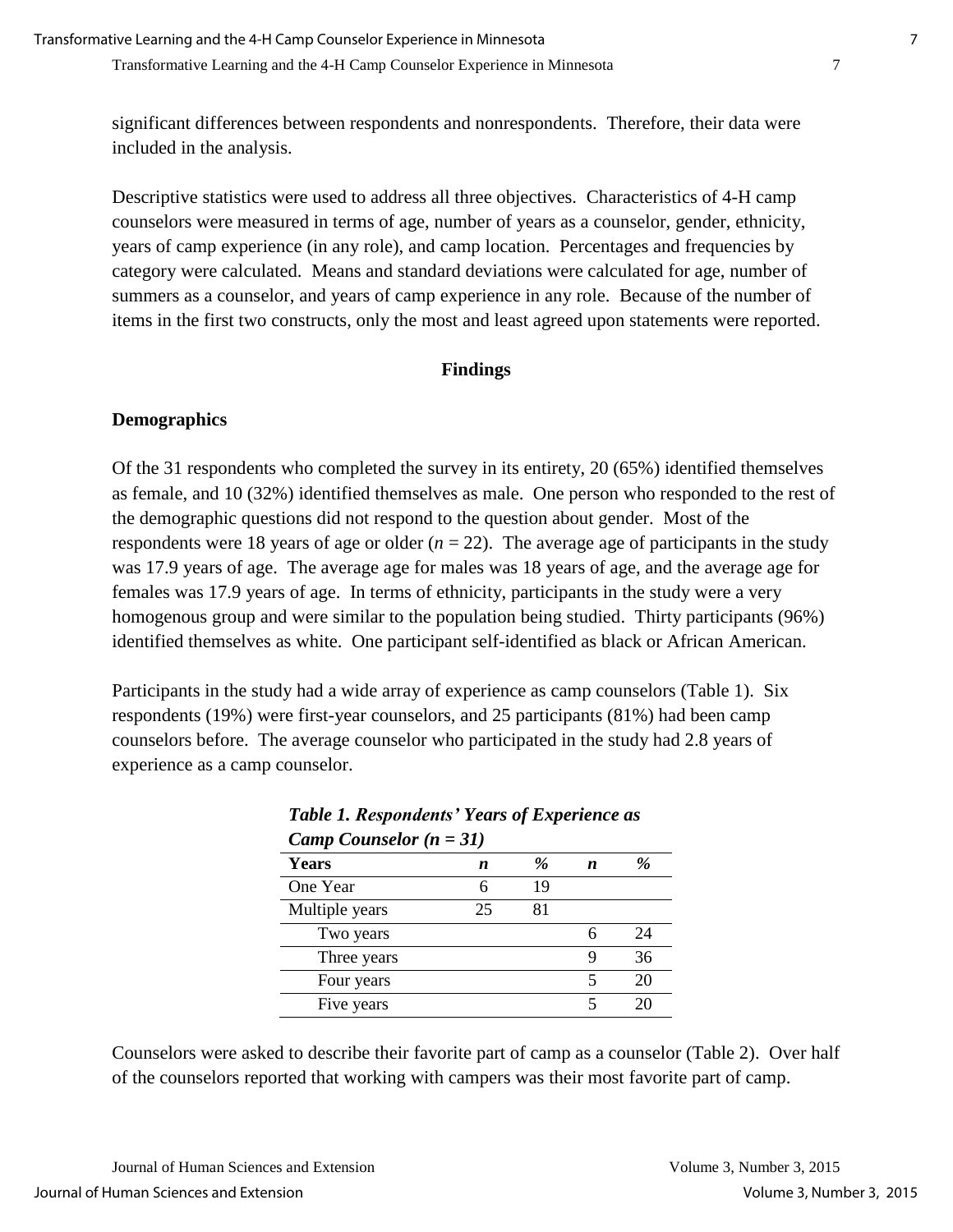| Camp $(n = 31)$         |    |
|-------------------------|----|
| <b>Camp Activity</b>    |    |
| Working with campers    | 16 |
| Recreational activities |    |
| <b>Skits</b>            |    |
| Fellow counselors       |    |
| Camp fires              |    |
| Lake time               |    |

*Table 2. Camp Counselors' Favorite Part of Camp (n = 31)*

## **Degree of Perceived Transformative Learning**

Participants were asked to identify the extent to which they agreed with the statement, *Participating in Minnesota 4-H camp as a counselor has caused deep personal change.* Twentyfour (78%) participants *agreed* or *strongly agreed* the camp counseling experience caused deep personal change. Six participants (19%) were *neutral* about this statement, and one participant (3%) *strongly disagreed* with this statement. The mean value associated with this statement was 4.04 (on a 5-point scale) and the standard deviation was 0.88.

Counselors were also asked the extent to which their experience as a camp counselor changed them. The highest ranking way counselors changed was by developing skills for working with children ( $M = 4.81$ ). Other top five ways camp counseling changed counselors included being exposed to new people, being exposed to new activities, an improved ability to work with children, and being exposed to new experiences (Table 3). All of these statements were rated as *strongly agree* by participants.

| ີ<br>ີ                                     |   |      |           |     |     |
|--------------------------------------------|---|------|-----------|-----|-----|
| <b>Statement</b>                           | n | M    | <b>SD</b> | Min | Max |
| Developed skills for working with children |   | 4.81 | 0.40      |     |     |
| Exposed to new people                      |   | 4.67 | 0.48      |     |     |
| Exposed to new activities                  |   | 4.59 | 0.57      |     |     |
| Improved ability to work with children     |   | 4.56 | 0.58      |     |     |
| Exposed to new experiences                 |   | 4.52 | 0.64      |     |     |
|                                            |   |      |           |     |     |

*Table 3. Top Five Ways Camp Counseling Changed Counselors (n = 31)*

*Note:* 1 = *strongly disagree*, 2 = *disagree*, 3 = *neutral*, 4 = *agree*, 5 = *strongly agree*

The statements that respondents were least likely to *agree* with were being more likely to change what they planned to do for a career and being more interested in a particular career (Table 4). Being more aware of what they wanted to do for a career, being better able to show their identity or "true self" at home and in their community, and developing career skills received the least amount of agreement but still fell within the *agree* range.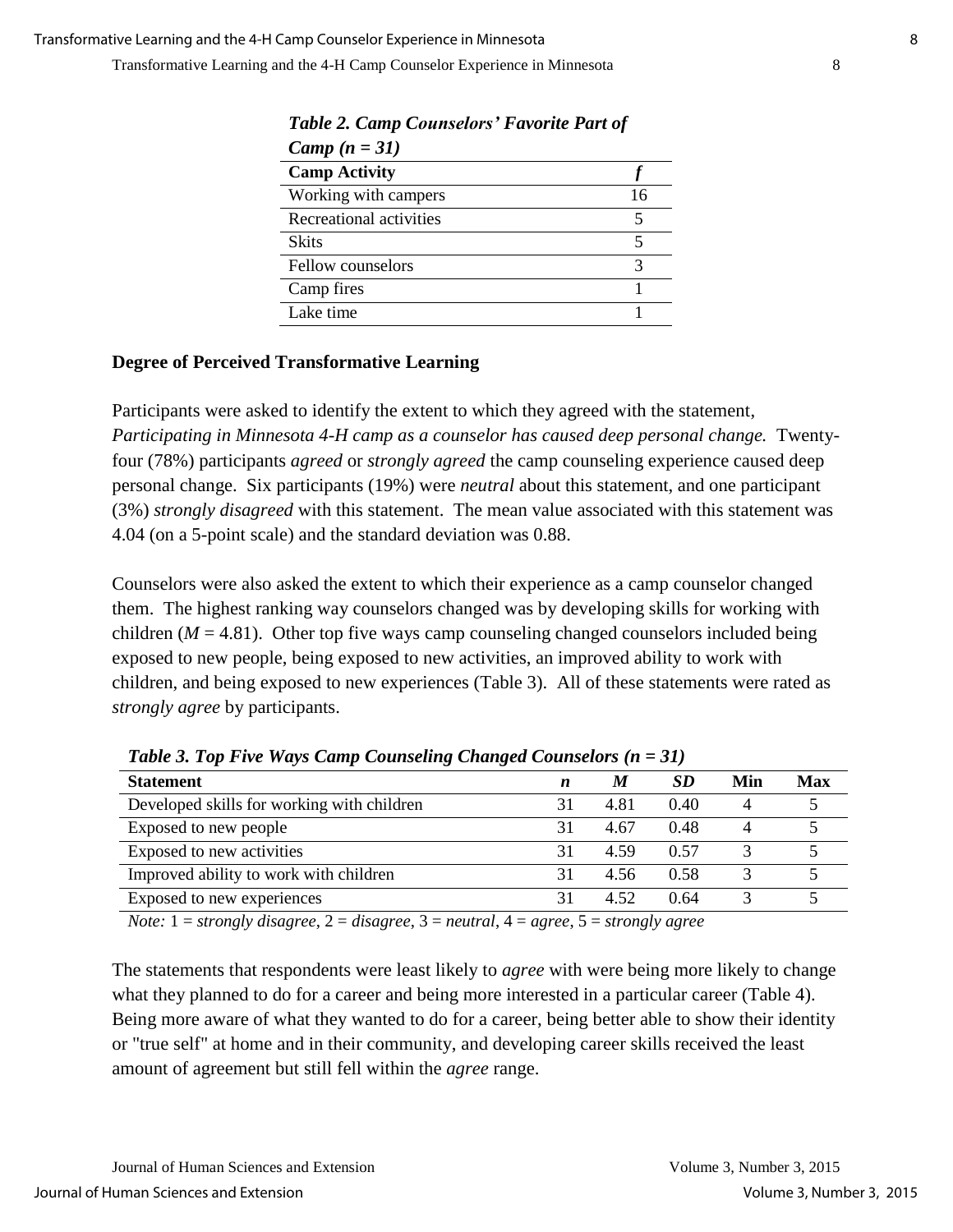| Table 4. Doublit Five Ways Camp Counseling Changea Counselors (n = 31)  |    |      |      |     |            |  |  |
|-------------------------------------------------------------------------|----|------|------|-----|------------|--|--|
| <b>Statement</b>                                                        | n  | M    | SD   | Min | <b>Max</b> |  |  |
| More likely to change what I plan to do for a career                    | 31 | 2.67 | 0.88 |     |            |  |  |
| More interested in a particular career                                  | 31 | 3.37 | 1.01 |     |            |  |  |
| More aware of what I want to do for a career                            | 31 | 3.67 | 111  |     |            |  |  |
| Better able to show my identity - my "true self" at<br>home / community | 31 | 3.70 | 0.61 |     |            |  |  |
| Developed career skills                                                 | 31 | 3.70 | 0.72 |     |            |  |  |
| $\mathbf{r}$<br>$\sim$<br>$\sim$                                        |    |      |      |     |            |  |  |

*Table 4. Bottom Five Ways Camp Counseling Changed Counselors (n = 31)*

*Note:* 1 = *strongly disagree*, 2 = *disagree*, 3 = *neutral*, 4 = *agree*, 5 = *strongly agree*

## **Social Factors Promoting Personal Transformation**

Participants were asked to indicate social factors or conditions that may have promoted or influenced their personal transformation or change as a result of 4-H camp. The highest rated social factor for promoting personal transformation was the opportunity to be a role model for children (Table 5). All six of the highest rated statements fell within the *strongly agree* range.

*Table 5. Top Six Social Factors Promoting Personal Transformation Among Counselors (n = 31)*

| <b>Statement</b>                                                                                                      | n  | M    | <b>SD</b> | Min            | Max |  |
|-----------------------------------------------------------------------------------------------------------------------|----|------|-----------|----------------|-----|--|
| Opportunities to be a role model for children                                                                         | 31 | 4.62 | 0.50      | $\overline{4}$ |     |  |
| Opportunities for leadership                                                                                          | 31 | 4.58 | 0.64      | 3              |     |  |
| Camp traditions and rituals such as singing and song leading                                                          |    | 4.54 | 0.58      | 2              |     |  |
| Camp traditions and rituals like campfire programs                                                                    | 31 | 4.50 | 0.58      | 3              |     |  |
| Opportunities to be challenged                                                                                        | 31 | 4.46 | 0.76      | $\overline{2}$ |     |  |
| Opportunities to impact children positively                                                                           | 31 | 4.46 | 0.65      |                |     |  |
| $N_{\text{data}} 1 = \text{standard}$ diagonal $2 = \text{diam} 2 = \text{normal} 1 = \text{sum} 5 = \text{standard}$ |    |      |           |                |     |  |

*Note:* 1 = *strongly disagree*, 2 = *disagree*, 3 = *neutral*, 4 = *agree*, 5 = *strongly agree*

Relationships developed with a supervisor received the lowest overall ranking on the list of social factors promoting transformative learning among counselors (Table 6). It is worth noting, however, that the five lowest ranking statements still fell within the *agree* range.

*Table 6. Bottom Five Social Factors Promoting Personal Transformation Among Counselors*  $(n = 31)$ 

| <b>Statement</b>                                         | n  | M    | <b>SD</b> | Min | Max |
|----------------------------------------------------------|----|------|-----------|-----|-----|
| Relationships you developed with a supervisor            | 31 | 3.54 | 0.90      |     |     |
| Relationships with Extension staff                       | 31 | 3.69 | 0.79      |     |     |
| Opportunities to reflect                                 | 31 | 3.77 | 0.82      |     |     |
| Support and encouragement you received from a supervisor | 31 | 3.81 | 0.85      |     |     |
| Opportunity to compare home life with camp life          |    | 3.85 | O 97      |     |     |
|                                                          |    |      |           |     |     |

*Note:* 1 = *strongly disagree*, 2 = *disagree*, 3 = *neutral*, 4 = *agree*, 5 = *strongly agree*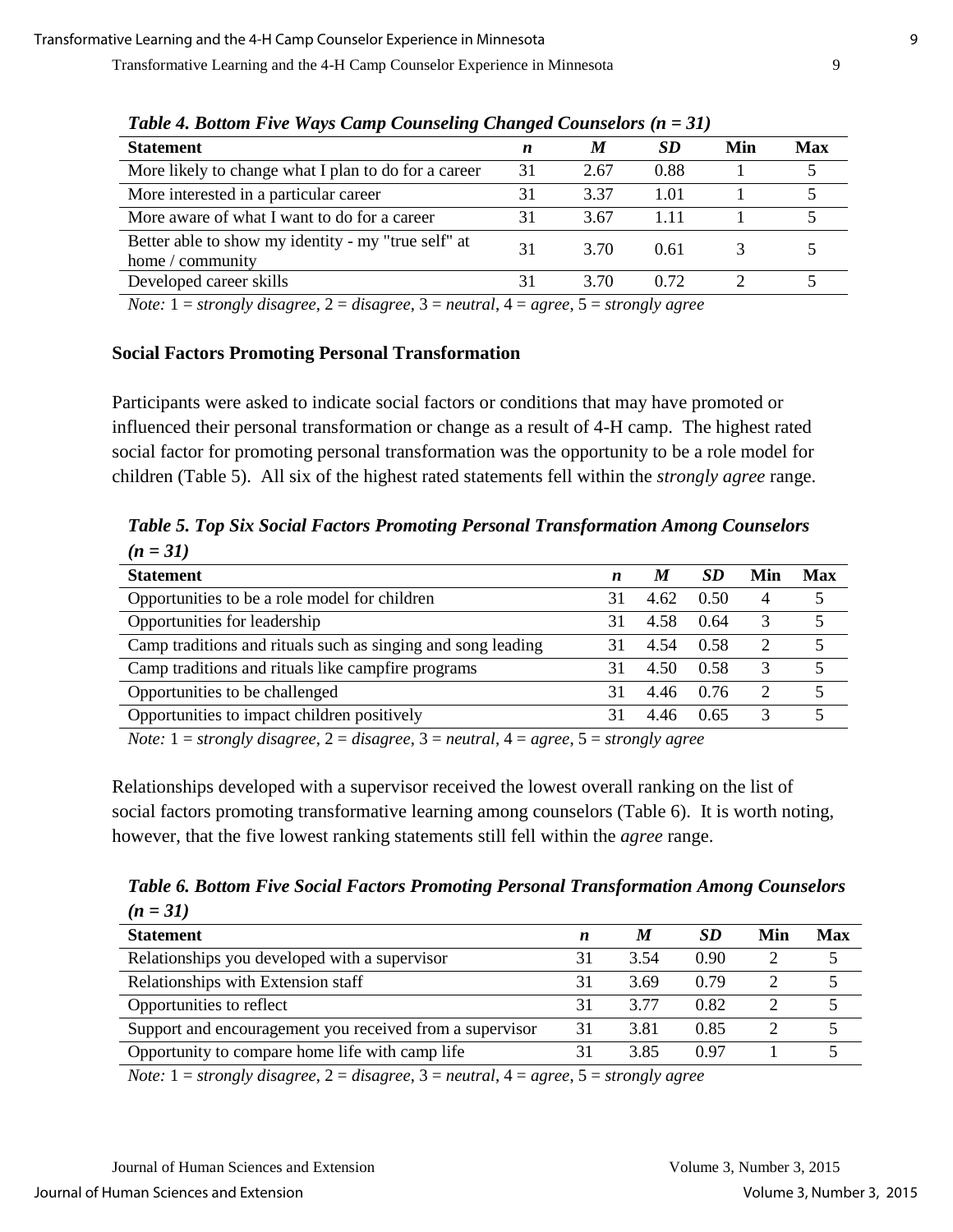## **Characteristics of Camp Leading to Personal Transformation**

In addition to perceived changes as a result of the camp experience and factors or conditions of camp promoting personal transformation, Minnesota 4-H Youth Camp counselors were also asked about characteristics of camp that were important for the personal changes they attributed to their experience as camp counselors (Table 7). Camp being a place where counselors can be accepted  $(M = 4.54)$  was rated by counselors as the top overall characteristic that was important for personal change. Camp being a place to experience isolation and camp being a place to experience a rural setting were the least important characteristics for personal transformation at camp, according to camp counselors. Both of these statements fell within the *neutral* range.

| <b>Statement</b>                               | $\boldsymbol{n}$ | $\boldsymbol{M}$ | SD   | Min            | <b>Max</b>      |
|------------------------------------------------|------------------|------------------|------|----------------|-----------------|
| Camp is a place where I can be accepted        | 31               | 4.54             | 0.65 | 3              | 5               |
| Camp is a place where I feel like I belong     | 31               | 4.50             | 0.58 | 3              | $5\overline{)}$ |
| Camp is a safe place                           | 31               | 4.46             | 0.58 | 3              | 5               |
| Camp is a place where I can trust others       | 31               | 4.46             | 0.51 | 4              | 5               |
| Camp is a place where I can be open            | 31               | 4.35             | 0.75 | 3              | 5               |
| Camp allows me to develop new skills over time | 31               | 4.23             | 0.65 | 3              | 5               |
| Camp is where I practice independence          | 31               | 4.23             | 0.76 | $\overline{2}$ | 5               |
| Camp allows me to learn new skills             | 31               | 4.19             | 0.63 | 3              | 5               |
| Camp allows me to get away from technology     | 31               | 4.08             | 0.93 | 1              | 5               |
| Camp allows me to experience nature            | 31               | 4.00             | 0.75 | 2              | 5               |
| Camp allows me to master new skills            | 31               | 4.00             | 0.69 | 3              | 5               |
| Camp is a place without stereotypical groups   | 31               | 3.88             | 0.95 | 2              | 5               |
| Camp is a place where people don't judge me    | 31               | 3.81             | 0.80 | $\overline{2}$ | 5               |
| Camp is seasonal                               | 31               | 3.69             | 1.05 | 1              | 5               |
| Camp allows me to escape home life             | 31               | 3.69             | 1.05 |                | 5               |
| Camp is a place where I can be emotional       | 31               | 3.54             | 0.90 |                | 5               |
| Camp allows me to experience a rural setting   | 31               | 3.38             | 0.98 |                | 5               |
| Camp allows me to experience isolation         | 31               | 3.27             | 1.08 |                | 5               |

*Table 7. Characteristics of Camp Attributing to Transformative Learning (n = 31)*

*Note:* 1 = *strongly disagree*, 2 = *disagree*, 3 = *neutral*, 4 = *agree*, 5 = *strongly agree*

#### **Discussion and Conclusions**

In general, 4-H youth camp counselors in Minnesota experience transformative learning as a result of their experience as camp counselors. Most 4-H youth camp counselors agreed that transformative learning had occurred as a result of their counselor experiences. Serving as a role model for children, being challenged, having opportunities to impact children positively, having opportunities for leadership development, and leading camp traditions such as singing and campfire programs were the primary factors that promoted personal transformation. Major personal changes experienced by camp counselors included developing skills for working with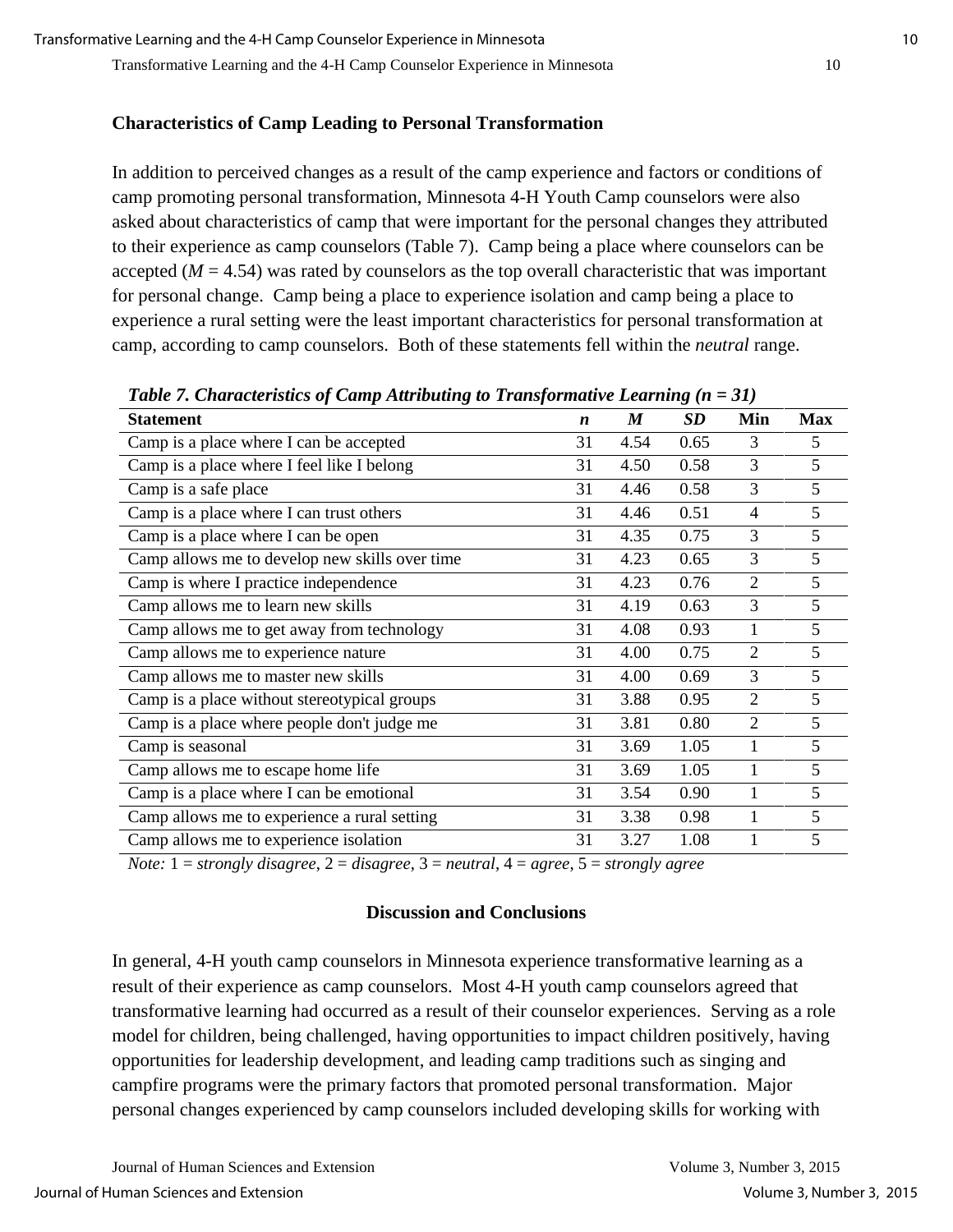children and being exposed to new people, new activities, and new experiences. The characteristics of camp that were most important for personal transformation included acceptance, sense of belonging, and feeling safe in an environment where openness and trustworthiness existed. Relationships with supervisors and Extension staff and support and encouragement from supervisors were not leading factors for promoting transformative learning, which could also be said of opportunities to reflect at camp.

A promising finding is that the four characteristics of camp which counselors most strongly attributed to transformative learning describe a safe emotional and physical environment. This is one of the eight essential elements of the 4-H youth development program (National 4-H Council, 2015). 4-H programming should occur in a location where the risk of physical harm is low. Likewise, the emotional environment should be one in which participants will not be threatened or insulted (Ferrari, 2003). The fact that counselors strongly recognize the presence of one of the eight essential elements of 4-H programming at camp is positive.

Developing a positive relationship with caring adults is another one of the eight essential elements of the 4-H program. It is interesting to note statements that measured this element ranked lowest when counselors were asked to rate social factors that promoted personal transformation. While these statements still fell within the *agree* range, which might mean that the positive relationships were present, they were not a significant factor leading to personal transformation for camp counselors in Minnesota. Because of the busy and active nature of the programming, counselors spend more time around campers and fellow counselors during camp, so it might be more difficult for counselors to reflect upon their relationships with adults. Additionally, because camp programming is focused on the campers, it is highly likely that little to no effort or emphasis is placed on the professional development of the camp counselors. If the experience is to be transformative for the counselors, a more formal process is recommended to both identify the learning outcomes for camp counselors and components necessary for positive youth development outcomes as recommended by Eccles and Gootman (2002) which would ensure both the experiences and time for self-reflection leading to transformational learning.

The findings in this study are consistent with Brandt and Arnold's (2006) study that found 4-H camp counselors did not feel their camp counseling experience led them toward a career that involved working with children. Studies about 4-H camp counselors in other states found that counselors could identify at least one skill that was developed as a result of camp counseling that would help them in a job they desired in the future (Forsythe et al., 2004), the camp counseling experience provides an opportunity to learn about potential future careers (Digby & Ferrari, 2007), and camp counseling can highly influence career choice of counselors (Genson, 2010).

Similar to developing relationships with caring adults, statements measuring the perceived future career value of the camp counseling experience still fell within the *agree* range. One possible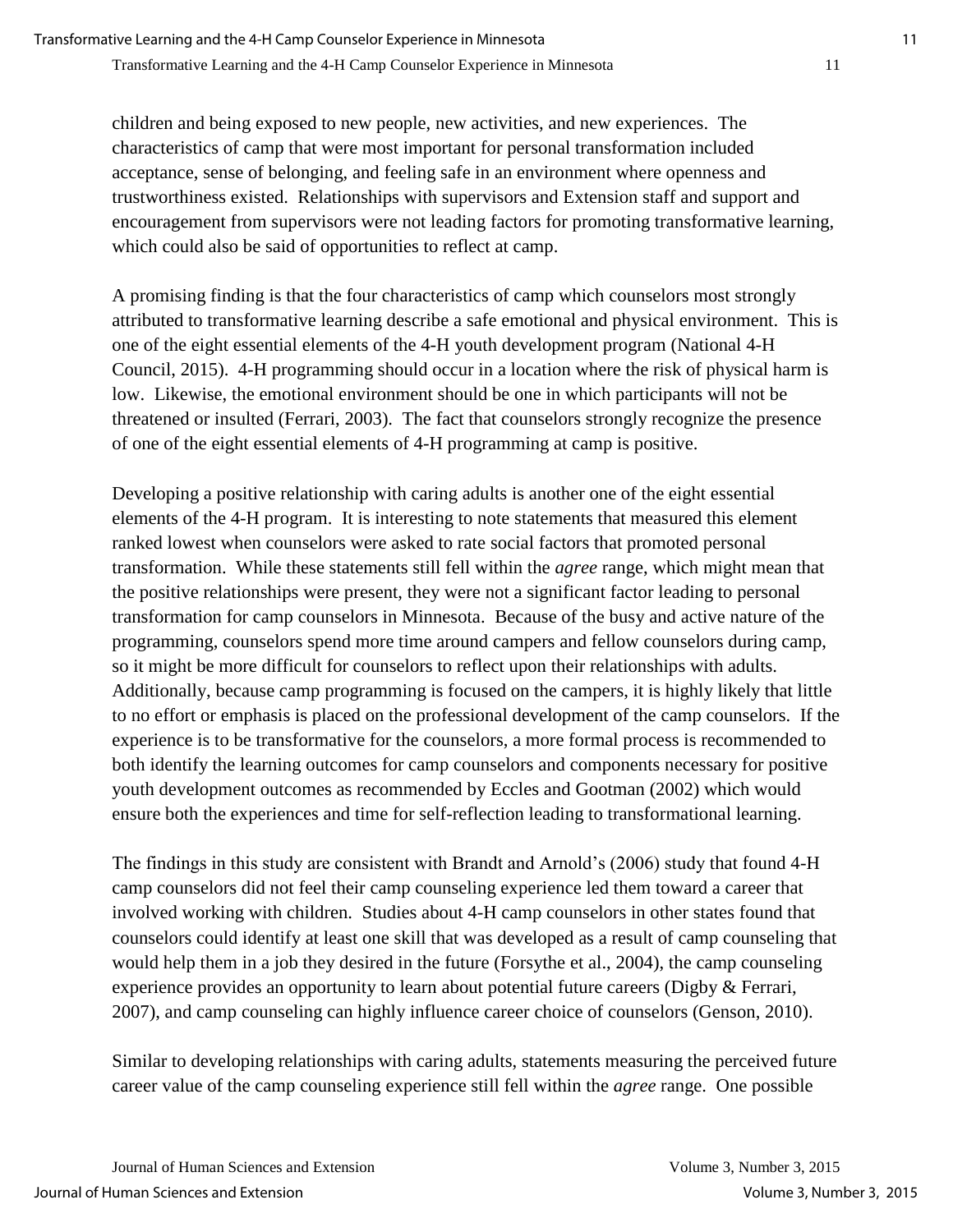reason could be that some of the counselors have already selected a career path. Participants in the survey were never asked why they wanted to serve as counselors, but three of the top five statements in this construct had a social dimension; counselors enjoyed working with children, meeting new people, and improving their ability to work with children. Furthermore, because more than three-quarters of counselors had been both counselors before and had five or more years of experience at 4-H camp as a camper or counselor, there is an element of tradition with the camp experience. Tradition and the social aspect of camp counseling might be more major factors leading teenage 4-H members to want to be camp counselors than career exploration. Further research is needed to determine if individuals continue to serve as camp counselors as a means of professional development or because of the ritualistic nature of the experience.

This study contributes to the body of literature about camp counselors by measuring and documenting the experiences of 4-H camp counselors in Minnesota, which had not formally been done. The study is also unique because the length of the camp counseling experience is relatively short (i.e., typically one week or less) compared to the duration of the experience in many other states. Despite the short amount of time counselors are at camp with campers, counselors still believe the experience was transformative, and with more years of experience, the number of counselors who agreed that their experience as a counselor was transformative continued to increase, which is supported by Powell and colleagues (2003).

## **Recommendations and Implications**

While this study serves as a baseline for studying the 4-H camp counseling experience of Minnesota 4-H Youth Camp counselors, there are a few recommendations for the staff who work with camp counselors. One recommendation is to be intentional about the inclusion of introspective reflection for camp counselors. Reflection is a major component of the transformative learning process (Kerton & Sinclair, 2010; Robertson, 1996), but it was not a major factor for promoting transformative learning among camp counselors who participated in the survey. Reflective activity might be in the form of required journaling or sharing reflections verbally in counselor meetings during camp, which would add a professional development component to counselor meetings. This sort of reflection is often included in the camper experience, but not all camp counselors are given this same opportunity.

Applying the experiential learning model to the camp counseling experience would be one way to assure reflection occurs. The experiential learning cycle is a model for using an activity to teach life skills and learning to apply those life skills to other situations that has five steps: experience, share, process, generalize, and apply (Norman & Jordan, 2006). While the first two steps generally occur for camp counselors throughout the day and during daily counselor meetings, the last three steps tend to happen much less frequently and should be developed more intentionally for camp counselors.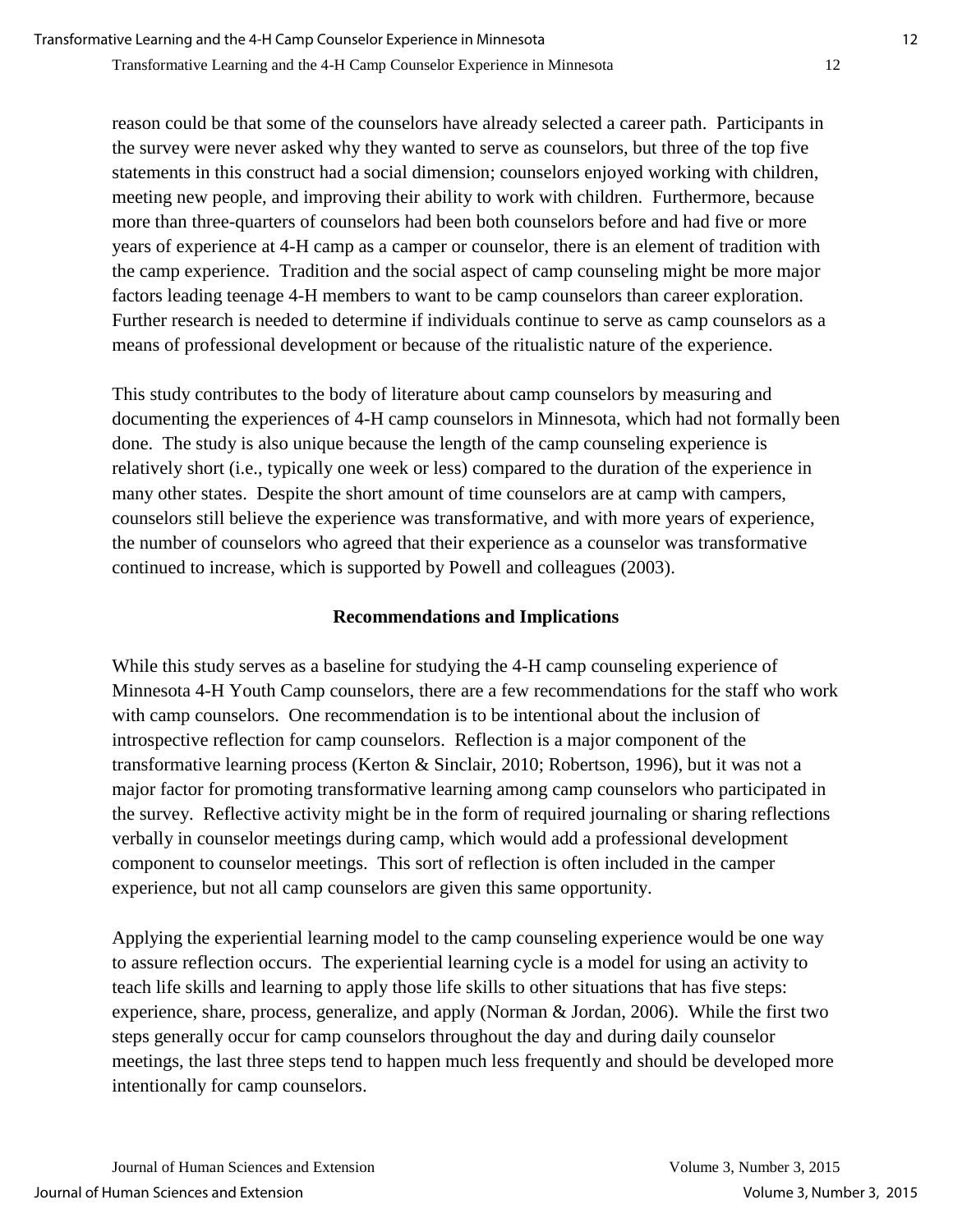A second recommendation would be to develop a performance evaluation for camp counselors. A single uniform evaluation could be used for all counselors, or 4-H Extension Educators could work with State 4-H Evaluation Specialists to develop a performance appraisal for each camp, based upon the uniqueness of each camp. Relationships developed with a supervisor, relationships developed with Extension staff, and support and encouragement received from a supervisor all received low ratings as factors for promoting personal transformation. Structured feedback from supervisors and 4-H Extension Educators and staff might provide a meaningful basis to improve these relationships. If performance reviews are conducted, job descriptions for camp counselors should be written and shared when applications are distributed. This would ensure applicants are aware of expectations before they accept the position. It would also provide a meaningful basis for the performance review as another form of transformative professional development.

A third recommendation would be to develop a system for resource sharing. A community of practice repository would assist camp leaders who are intentional about building and improving the camping experience for both campers and counselors. This repository would provide a venue to share best practices and scholarly camping methods and tools among camp leaders throughout the state and nation. This information would be beneficial to camps where introspective reflection does not happen and to camps that are looking for new ideas about how to incorporate this sort of reflection into the camp counselor experience.

This study has implications for both Minnesota and other state 4-H programs that offer camping experiences to their members. Transformative learning is relevant for positive youth development because it augments the personal development of camp counselors. Erik Erikson developed a chart of the psychosocial development of individuals throughout their lifespans (Slater, 2003). Camp counselors – mostly being between the ages of 12 and 18 – fall in Erikson's adolescent stage of development (Slater, 2003). Identity and social relationships are important events for individuals at this life stage. According to Erikson, it is imperative for individuals in the adolescent stage to establish a personal identity (Slater, 2003). Doing so helps individuals stay true to themselves, but failure creates a weak sense of self.

Staff members associated with camp can examine a variety of factors and characteristics of camp to maximize the potential for transformative learning to occur for counselors. Even if several factors and characteristics of camp are improved upon, there is still no guarantee counselors will experience transformative learning. To have a transformational experience would require counselors to have a change of beliefs based upon their experiences at camp. If counselors enter the camp counseling experience with a healthy worldview, they might not have a transformative learning experience at camp, even if every aspect of camp is outstanding.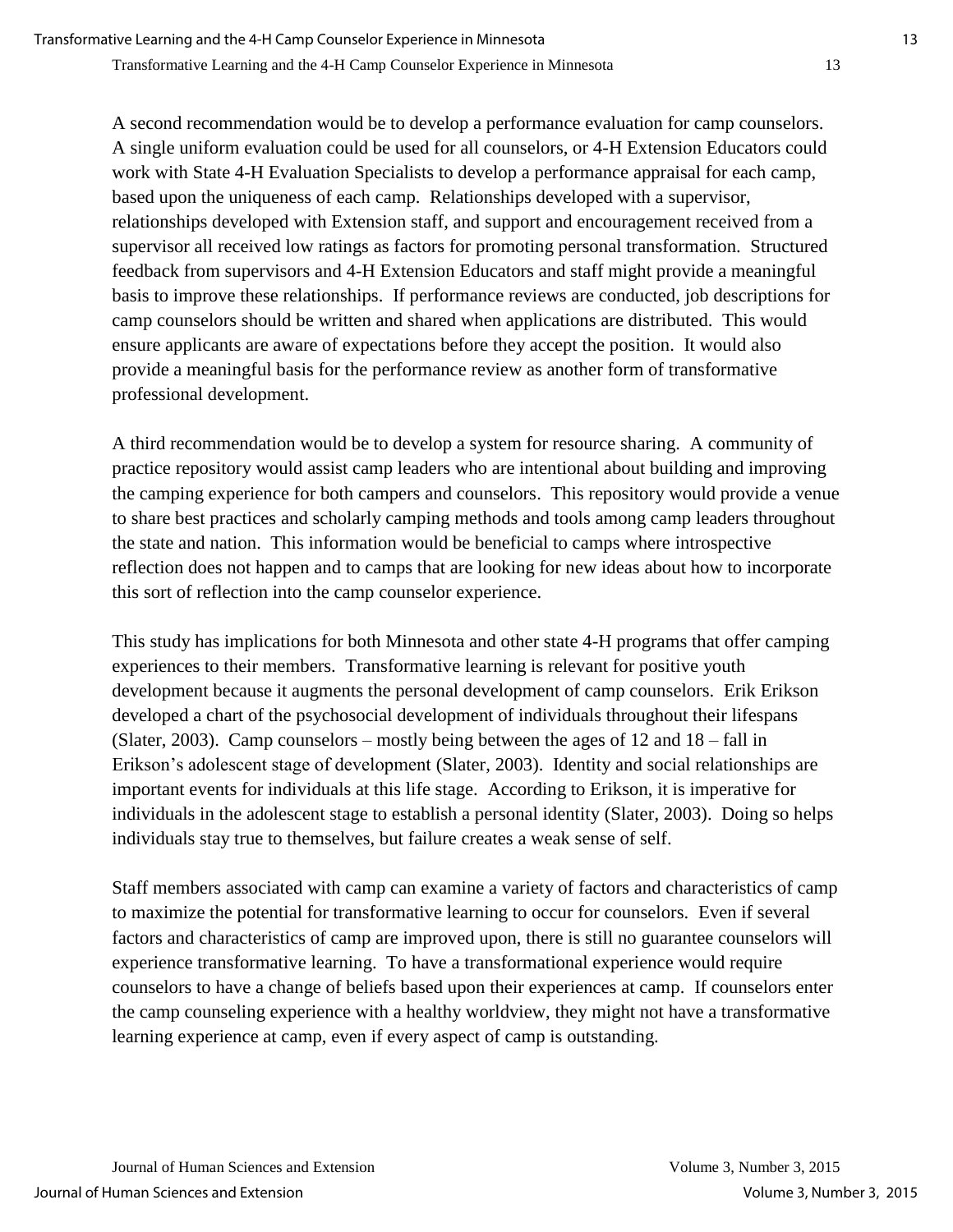A strong and intentional camp counseling experience can benefit 4-H camp counselors, 4-H campers, and the communities beyond 4-H in which 4-H camp counselors exist. The results of this study and future studies provide support for and describe changes that occur in older 4-H youth as a result of the camp counselor experience in Minnesota.

## **References**

- American Camp Association (ACA). (2005). *Directions: Youth development outcomes of the camp experiences.* Martinsville, IN: American Camping Association. Retrieved from http://www.acacamps.org/research/enhance/directions.php
- Ary, D., Jacobs, L. C., & Sorensen, C. (2010). *Introduction to research in education* (8th ed.). Belmont, CA: Wadsworth Cengage Learning.
- Bartko, W. T., & Eccles, J. S. (2003). Adolescent participation in structured and unstructured activities: A person-oriented analysis. *Journal of Youth and Adolescence, 32*(4), 233–241. doi:10.1023/A:1023056425648
- Brandt, J., & Arnold, M. E. (2006). Looking back, the impact of the 4-H camp counselor experience on youth development: A survey of counselor alumni. *Journal of Extension, 44*(6), Article 6RIB1. Retrieved from http://www.joe.org/joe/2006december/rb1.php
- Carter, D. N., & Kotrlik, J. W. (2008). Factors related to the developmental experiences of youth serving as 4-H camp counselors. *Journal of Agricultural Education, 49*(2), 50–63. doi:10.5032/jae.2008.02050
- Cavett, M. (Ed.). (2003). *Minnesota 4-H camp counselor handbook*. Minneapolis, MN: University of Minnesota Extension.
- Cranton, P. (2006). *Understanding and promoting transformative learning: A guide for educators of adults* (2<sup>nd</sup> ed.). San Francisco, CA: Jossey-Bass.
- Digby, J. K., & Ferrari, T. M. (2007). Camp counseling and the development and transfer of workforce skills: The perspective of Ohio 4-H camp counselor alumni. *Journal of Youth Development, 2*(2), Article 0702FA007. Retrieved from http://www.nae4ha.com/assets/documents/JYD\_070202final.pdf
- Dillman, D. A., Smyth, J. D., & Christian, L. M. (2008). *Internet, mail, and mixed-mode surveys: The Tailored Design Method* (3rd ed.). Hoboken, NJ: Wiley.
- Duda, S. L. (2009). Leadership and group facilitation skills in Florida 4-H camp counselors (Unpublished masters' thesis). University of Florida, Gainesville, FL.
- Eccles, J., & Gootman, J. A. (Eds.). (2002). *Community programs to promote youth development*. Washington, DC: National Academy Press.
- Ferrari, T. M. (2003). *The key ingredients [Lesson plan]*. Columbus, OH: Ohio 4-H Youth Development.
- Ferrari, T. M., & McNeely, N. N. (2007). Positive youth development: What's camp counseling got to do with it? Findings from a study of Ohio 4-H camp counselors. *Journal of Extension, 45*(2), Article 2RIB7. Retrieved from http://www.joe.org/joe/2007april/rb7.php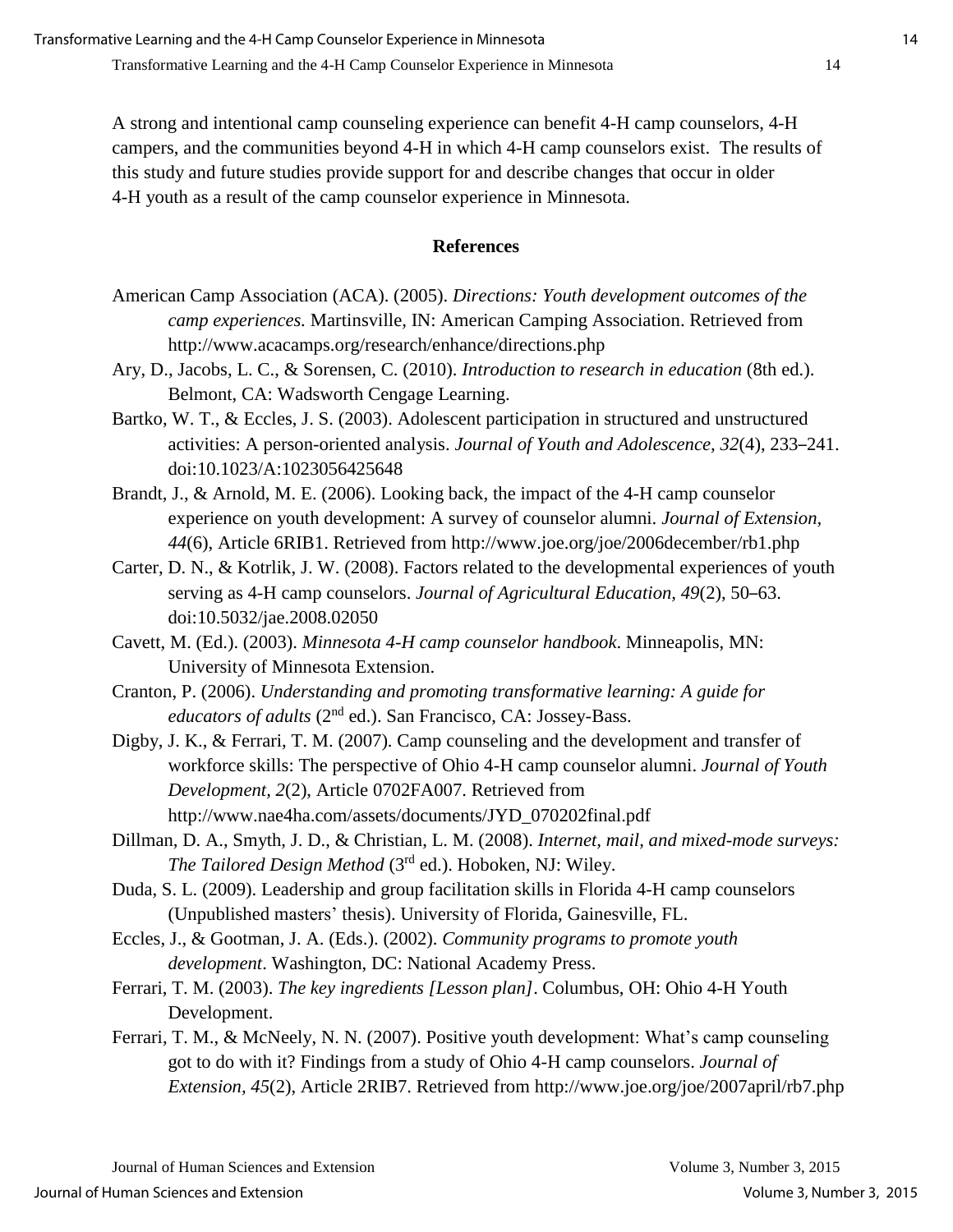Forsythe, K., Matysik, R., & Nelson, K. (2004). *Impact of the 4-H camp counseling experience.* Department of Youth Development. Madison, WI: University of Wisconsin – Extension.

Galloway, R., Bourdeau, V., Arnold, M., & Nott, B. D. (2013). Tying the design of your camp staff training to the delivery of desired youth outcomes. *Journal of Extension, 51*(4), Article 4IAW3. Retrieved from http://www.joe.org/joe/2013august/iw3.php

Garst, B. A., & Bruce, F. A. (2003). Identifying 4-H camping outcomes using a standardized evaluation process across multiple 4-H educational centers. *Journal of Extension, 41*(3), Article 3RIB2. Retrieved from http://www.joe.org/joe/2003june/rb2.shtml

Garst, B. A., Franz, N. K., Baughman, S., Smith, C., & Peters, B. (2009). "Growing without limitations:" Transformation among young adult camp staff. *Journal of Youth Development, 4*(1), Article 090401FA002. Retrieved from http://data.memberclicks.com/site/nae4a/JYD\_090401final.pdf

Garst, B. A., & Johnson, J. (2005). Adolescent leadership skill development through residential 4-H camp counseling. *Journal of Extension, 43*(5), Article 5RIB5. Retrieved from http://www.joe.org/joe/2005october/rb5.shtml

Genson, J. M. (2010). *Examining the interrelationship of motivation and place attachment in a residential 4-H camping environment* (Unpublished master's thesis). Virginia Polytechnic Institute and State University, Blacksburg, VA. Retrieved from http://hdl.handle.net/10919/32238

Hansen, D. M., Larson, R. W., & Dworkin, J. B. (2003). What adolescents learn in organized youth activities: A survey of self-reported developmental experiences. *Journal of Research on Adolescence, 13*(1), 25–55. doi:10.1111/1532-7795.1301006

Hendricks, P. A. (1996). *Developing youth curriculum using the Targeting Life Skills Model: Incorporating developmentally appropriate learning opportunities to assess impact of life skill development*. Ames, IA: Iowa State University Extension.

Kerton, S., & Sinclair, A. J. (2010). Buying local organic food: A pathway to transformative learning. *Agriculture and Human Values, 27*(4), 401–413. doi:10.1007/s10460-009-9233- 6

Larson, R. W. (2000). Toward a psychology of positive youth development. *American Psychologist, 55*(1), 170–183. doi:10.1037/0003-066X.55.1.170

Lerner, R. M., Almerigi, J. B., Theokas, C., & Lerner, J. V. (2005). Positive youth development: A view of the issues. *The Journal of Early Adolescence, 25*(1), 10–16. doi:10.1177/0272431604273211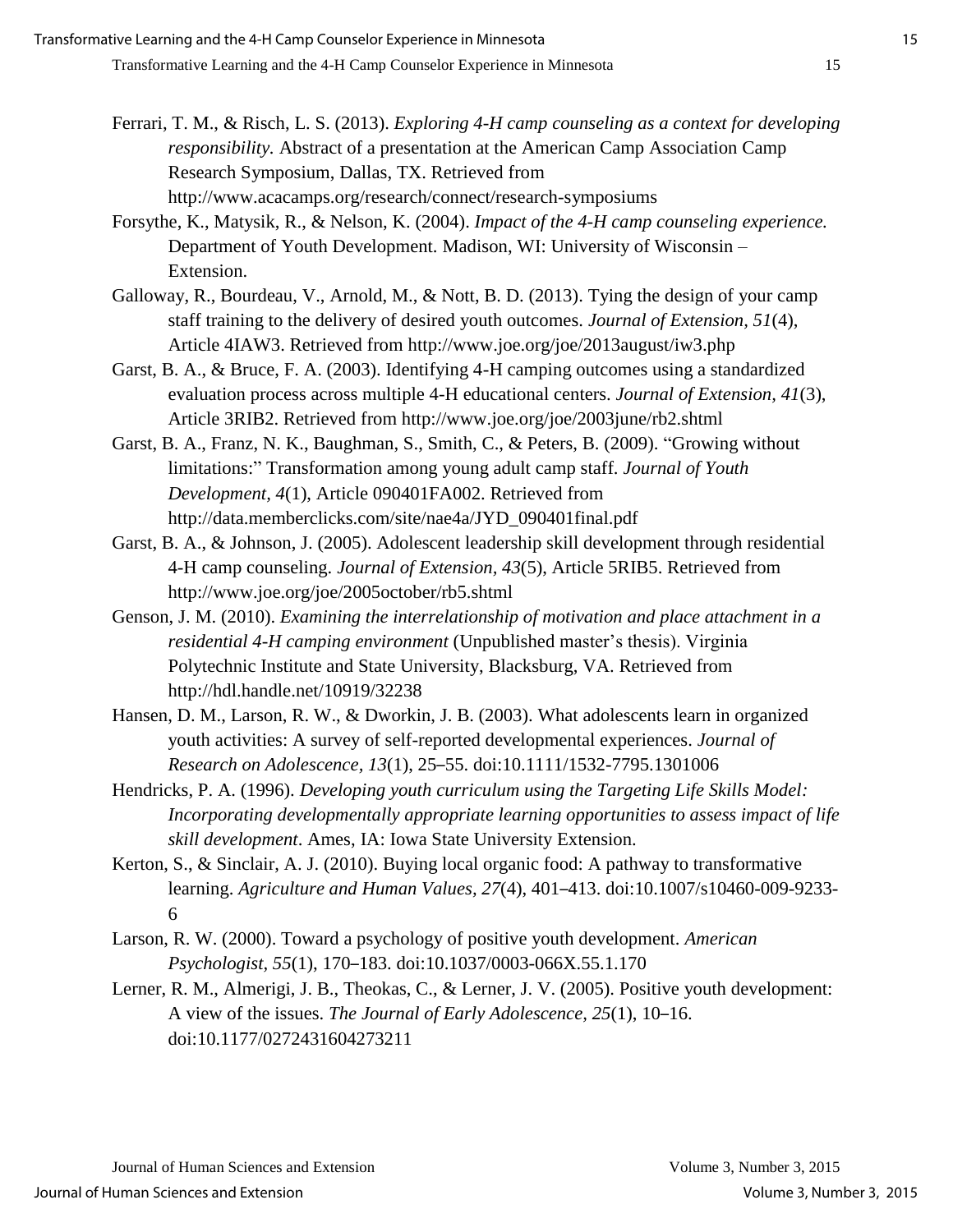- Mahoney, J. L., Larson, R. W., Eccles, J. S., & Lord, H. (2005). Organized activities as developmental contexts for children and adolescents. In J. L. Mahoney, R. W. Larson, & J. S. Eccles (Eds.), *Organized activities as contexts of development: Extracurricular activities, after-school and community programs* (pp. 3–22). Mahwah, NJ: Lawrence Erlbaum.
- Meyer, R. (2013). *Camping.* University of Minnesota Extension. Retrieved from http://www1.extension.umn.edu/youth/mn4-H/events/camping/index.html
- Mezirow, J. (1991). *Transformative dimensions of adult learning*. San Francisco, CA: Jossey-Bass.
- Mezirow, J. (Ed.). (2000). *Learning as transformation: Critical perspectives on a theory in progress.* San Francisco, CA: Jossey-Bass.
- National 4-H Council. (2015). *4-H essential elements.* Retrieved from http://www.4 h.org/resource-library/professional-development-learning/4-h-youth-development/youthdevelopment/essential-elements/
- Norman, M. N., & Jordan, J. C. (2006). *Using an experiential model in 4-H.* University of Florida – IFAS Extension. Retrieved from http://florida4h.org/clubs/files/101.10\_Using\_Experiential\_Learning\_Model.pdf
- O'Sullivan, E. (2002). The project and vision of transformative education: Integral transformative learning. In E. V. O'Sullivan, A. Morrell, & M. A. O'Connor (Eds.), *Expanding the boundaries of transformative learning* (pp. 1–12). New York, NY: Palgrave.
- Powell, G. M., Bixler, R. D., & Switzer, D. M. (2003). Perceptions of learning among new and returning seasonal camp staff. *Journal of Park and Recreation Administration, 21*(1), 61– 74. Retrieved from http://js.sagamorepub.com/jpra/article/view/1517/1483
- Robertson, D. L. (1996). Facilitating transformative learning: Attending to the dynamics of the educational helping relationship. *Adult Education Quarterly, 47*(1), 41–53. doi:10.1177/074171369604700104
- Roth, J. L., & Brooks-Gunn, J. (2003). What is a youth development program? Identification of defining principles. In F. Jacobs, D. Wertlieb, & R. M. Lerner (Eds.), *Handbook of applied developmental science: Promoting positive child, adolescent, and family development through research, policies, and programs: Vol. 2. Enhancing the life chances of youth and families: Contributions of programs, policies, and service systems*  (pp. 197–223). Thousand Oaks, CA: Sage Publications.
- Slater, C. L. (2003). Generativity versus stagnation: An elaboration of Erikson's adult stage of human development. *Journal of Adult Development, 10*(1), 53–65. doi:10.1023/A:1020790820868
- Taylor, E. W. (1997). Building upon the theoretical debate: A critical review of the empirical studies of Mezirow's transformative learning theory. *Adult Education Quarterly, 48*(1), 34–59. doi:10.1177/074171369704800104